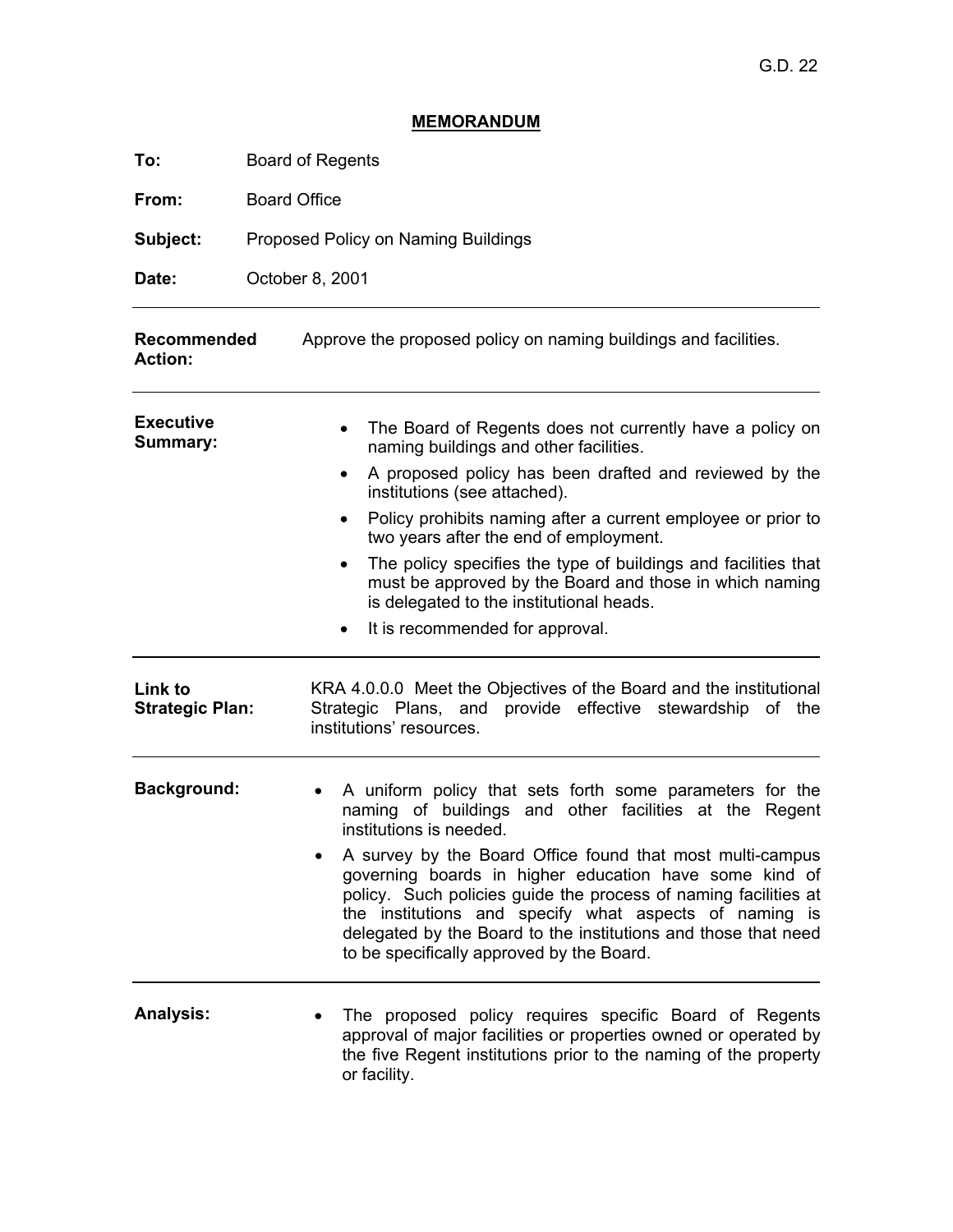- One proposed policy identifies major facilities in which naming must be approved by the Board of Regents, and minor facilities for which naming is delegated to the institutional heads.
- Major buildings and facilities include entire buildings and large sections of campus.
- Minor facilities include sections of buildings and facilities (e.g., rooms, labs, units, small open spaces, structures, physical features, etc.).
- Board will normally approve names of persons (living or deceased) or entities such as a commercial product.
- Persons and entities include: Alumni with close ties to the institution, distinguished Iowans, persons who have made an outstanding contribution to a field of study, discipline, university, State of Iowa, the nation or world, donors, employees (after two years following the end of employment/appointment or death).

Řobert Ú. Barak

h/aa/docket/2001/october/gd22